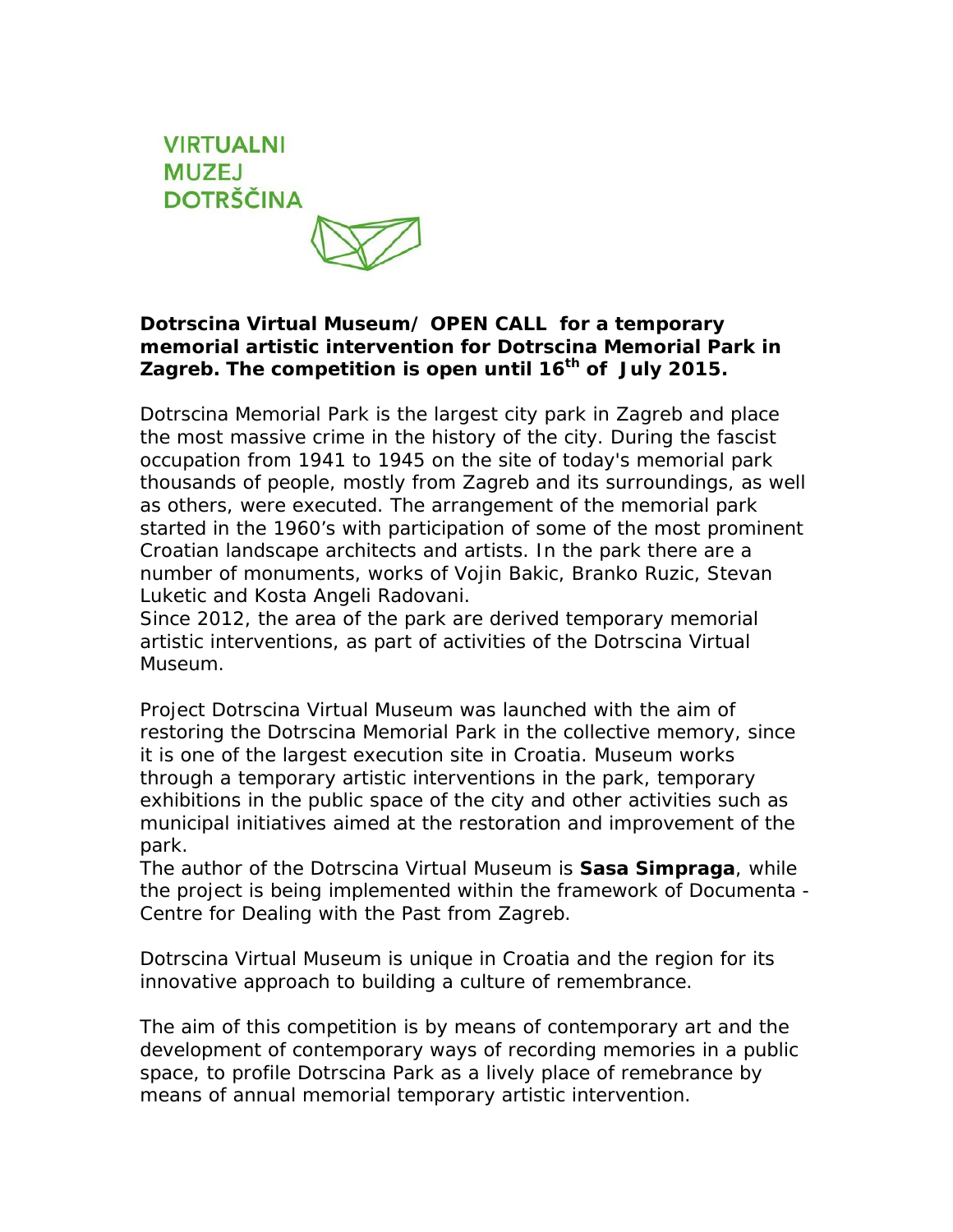Tender conditions:

- The competition is open to all interested;
	- The same person can send one proposal;
	- The call will consider intervention or installation in space,

performance and all other art forms and the like that are feasible within the proposed budget and possibilities.

## **This year's competition in particular stimulates the performative works, but by no means favors or excludes any other art form.**

- Proposals must be technically feasible and within the budget of a maximum of 5,000 kuna;

- Work should respect and take into account the specific conditions of the park (forest), ie. the fact that, for example, there is no electricity, etc;

- The work should be temporary in nature and without prejudice to the space of the park;

- The work must be implemented and presented to the public at the location of the park in September 2015;

- Production work is the responsibility of the authors and in this sense the organizer provides only partial curatorial support;

- To foreign and those artists who are not based in Zagreb organizer covers expenses up to a certain amount.

- Participating in the competition the author agrees that the chosen solution is carried out within the project and can be media presented.

The proposal must include an explanation (in Croatian or English), not more than one card of text, optional visualization (up to three), indicative budget proposal and the draft list of necessary equipment, and the name and contact information (e-mail and phone) of the author.

Proposals are sent in pdf format to vmdotrscina at gmail.com with subject "Dotrscina".

Jury members: **Ivana Meštrov**, art historian and curator; **Tonka Maleković**, visual artist; **Slaven Tolj**, artist and winner of last year's open competition for a temporary artistic intervention in Dotrscina Memorial Park.